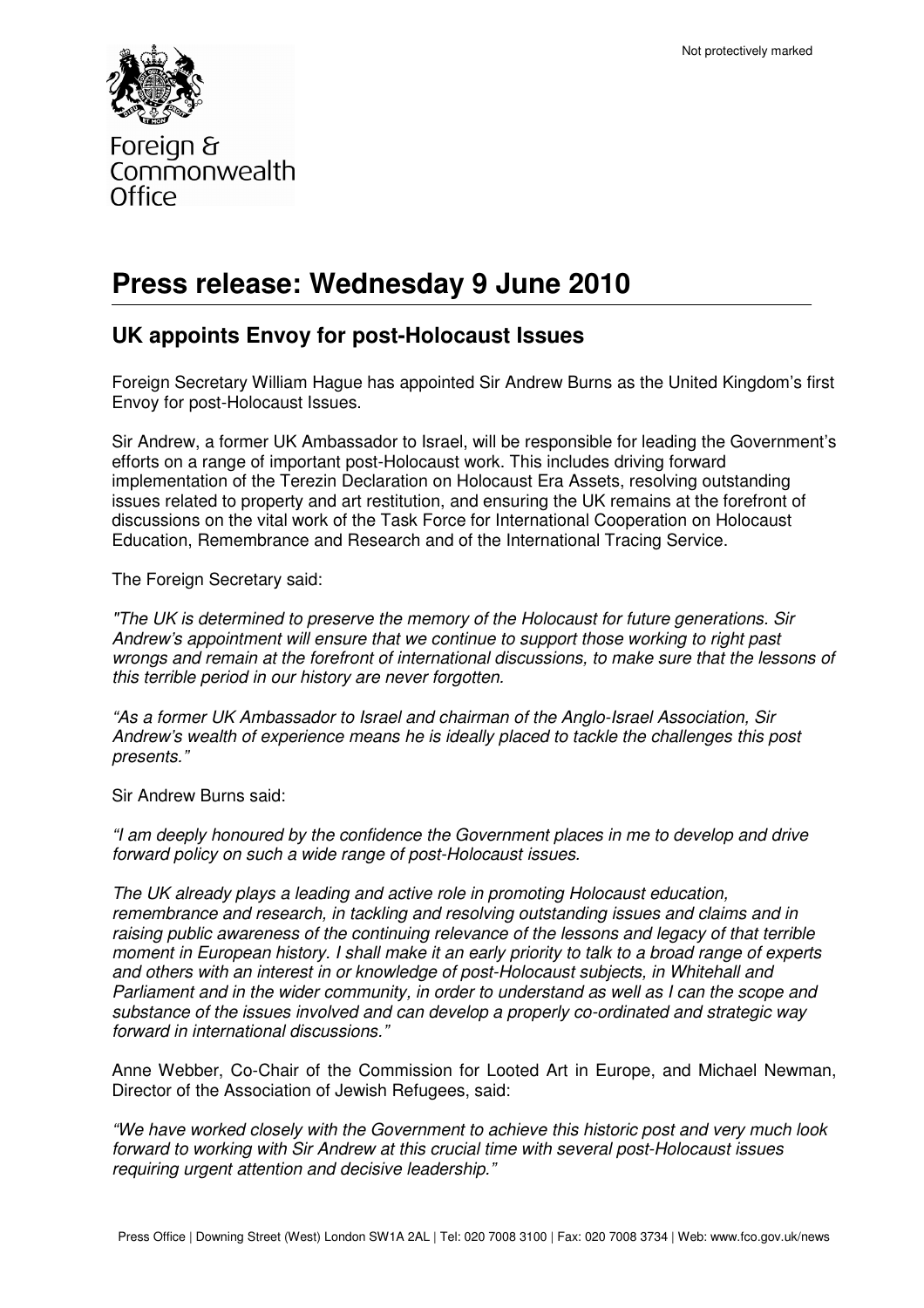### **Sir Andrew Burns' CV:**

Sir Andrew Burns is currently Chair of the Committee of University Chairs (CUC) and Chairman of the Council of Royal Holloway, University of London. He also chairs the Executive Committee of the Anglo-Israel Association.

### **Career**

2005 to 2006: BBC International Governor

2000 to 2003: British High Commissioner to Canada

1997 to 2000: British Consul-General to the Special Administrative Regions of Hong Kong and Macau

1995 to 1997: Deputy Under Secretary of State, responsible for the Government's bilateral and trade relations outside Europe

1992 to 1995: British Ambassador to Israel

1990 to 1992: Under-Secretary for Asia

1988 to 1990: Press Secretary to the Foreign Secretary and Head of the FCO News **Department** 

1983 to 1986: Information Counsellor and Head of British Information Services in the United **States** 

### **Notes to editors:**

- 1. As part of its ongoing work on post-Holocaust issues, the UK government provides funding to the Holocaust Educational Trust "Lessons from Auschwitz project". This aim of this project is to achieve the participation of two students (aged 16-18) from every school/sixth form college in England in visits to Auschwitz-Birkenau. Since 2006, almost 6,000 students and over 1,000 teachers have taken part.
- 2. In June 2009 the Czech Government hosted the Prague Conference on Holocaust Era Assets to assess progress on Holocaust Era Assets restitution since the 1997 London Nazi Gold Conference and the 1998 Washington Conference. Issues covered included looted art, Judaica, property, social welfare for survivors and Holocaust remembrance and research. Forty-six countries attended. The key outcome of the Conference was the Terezin Declaration, a political and non-legally binding document that set out measures and principles for advancing the various restitution issues.
- 3. The Task Force for International Cooperation on Holocaust Education, Remembrance and Research (ITF) was initiated in 1998 by Swedish Prime Minister Persson, President Clinton and Prime Minster Tony Blair to place political and social leaders' support behind the need for Holocaust education, remembrance, and research both nationally and internationally. When the Stockholm Declaration on the Holocaust was adopted in 2000 it became the Charter of the Task Force. There are currently 28 member countries.
- 4. The main work of the (ITF) is to finance projects aimed at improving Holocaust education, remembrance and research. Examples of projects financed by the Task Force are teacher training courses, travelling exhibitions, memorials, teaching materials and academic research. Whilst the focus of the Task Force is on the Holocaust, the aim is to spread an understanding of the forces that led to it, and the lessons and relevance for today.